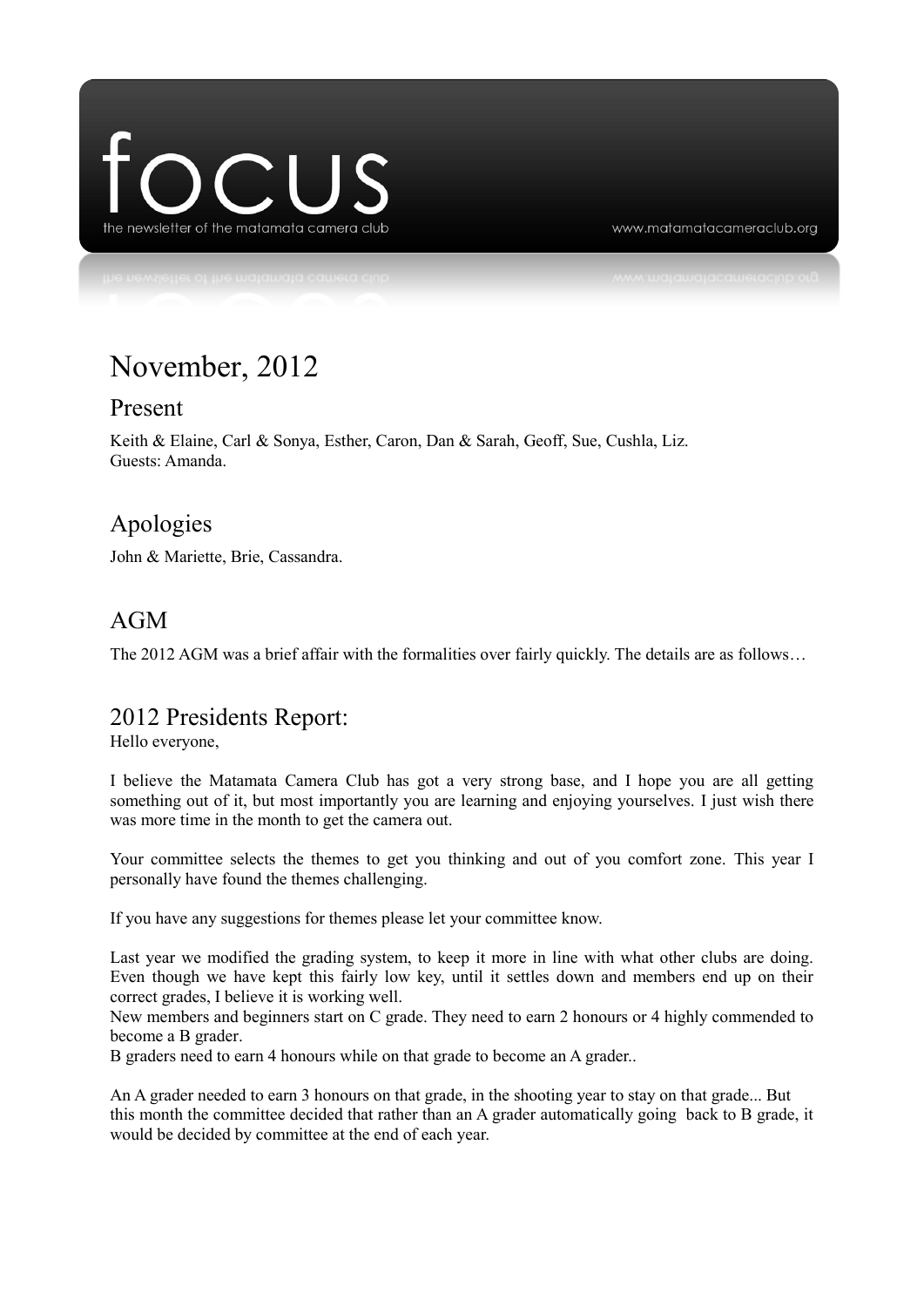Every year your images are just getting better and better, I believe this year we have seen another huge improvement in the quality of images (for me, this has meant that I have had to try a lot harder and put in a lot more effort, just to keep up), this is great stuff.

This year we have bought a new projector and screen, this is a Huge improvement on the old one, thank you Carl for the effort you put in, in sourcing this equipment.

The old projector has served us well over the years, and I believe it was second hand when it was purchased, so hopefully we will get as many years out of this one.

I thank you all and the committee for all your support over the year, and wish you all the very best in photography, and in everything else you do.

Life seems to have become very busy, and I personally find it very refreshing to meet every month with like-minded people.

Thank you

Keith

#### Treasurers Report & Finances:

The Treasurers Report for 2012 was tabled in Brie's absence, summarising income and expenditure for the year plus the club's assets. There is still a reasonable sum in the kitty at present following this year's purchase of new projector & screen.

Keith moved the Treasurers report be accepted, seconded by Esther, accepted unopposed by those assembled.

It was decided that the fees for 2013 will remain the same as previous for individuals at \$35.00 and \$50.00 for couples. The Youth fee is \$20 for aged 18 and under.

#### Election Of Officers:

The final part of the AGM was the election of officers for the 2012 club year. The results of the club elections follow;

| President: | Keith  | Nominated by: Carl  | $2nd$ : Esther | Elected unopposed |
|------------|--------|---------------------|----------------|-------------------|
| Secretary: | Elaine | Nominated by: Keith | $2nd$ : Geoff  | Elected unopposed |
| Treasurer: | Brie   | Nominated by: Geoff | $2nd$ : Esther | Elected unopposed |
| Editor:    | Esther | Nominated by: Keith | $2nd$ : Sonya  | Elected unopposed |
| Judging:   | Geoff  | Nominated by: Keith | $2nd$ : Elaine | Elected unopposed |
| Website:   | Carl   | Nominated by: Keith | $2nd$ : Sarah  | Elected unopposed |
| Committee: | Sarah  | Nominated by: Keith | $2nd$ : Sonya  | Elected unopposed |

### General Business

There was no General Business raised for discussion at the AGM.

The AGM closed at 19:45.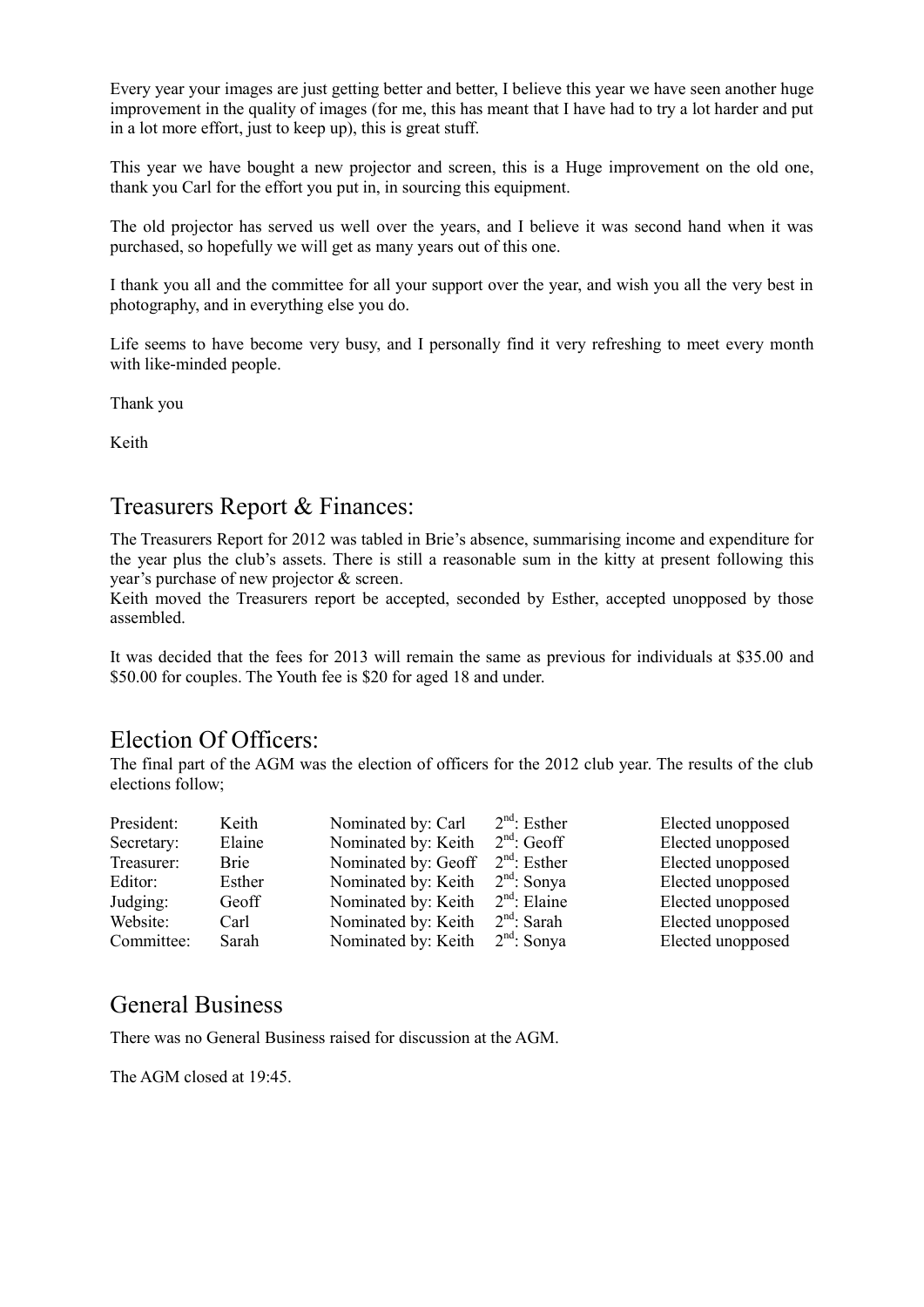# Dan's Workshop

Following the AGM, Dan organised an activity for the November meeting. There were three tables set up each with a different object –a water-filled ornament, a poseable wooden 'snake' and a slinky spring. And a variety of light sources – torches, lanterns, table lamps etc.

We split into three groups and took turns shooting each object while playing with the lights. This is what happened…



## End Of Year

The end of club year is rapidly approaching us with next meeting being the Xmas do.

As has become traditional, we will be having an end of year dinner at a member's residence. This will be pot-luck style, plus we'll have the formalities of the Print Of the Year, Theme project, prize-giving for Theme points winner, Open points winner and Photographer Of The Year.

So, time to prepare your theme for December. The end of year theme is a set of 6 or more related images, of a theme of your choice, creatively presented. The best theme will be chosen on the night by a popular vote with a prize each for Best Theme (best set of images) and Most Creative (based more on the presentation).

The Xmas meeting will be at Tina's from 6pm. Please bring a plate (salad/veges/desert) for the potluck dinner and whatever you wish to drink. The club will be providing meat for the BBQ.

Keith will email more details, including Tina's address, out closer to the meeting.